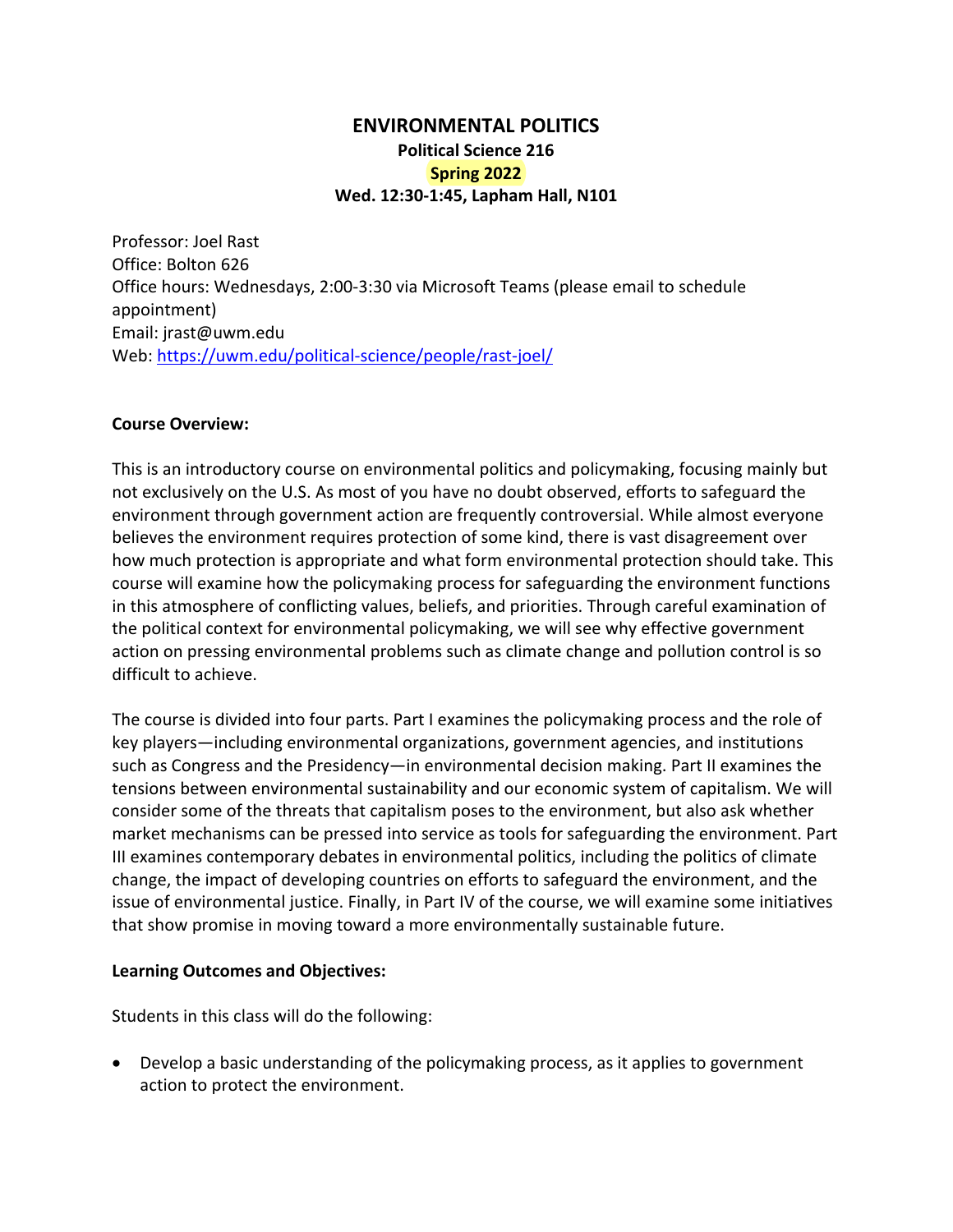- Gain familiarity with the principal policy tools that have been proposed or adopted for protecting the environment.
- Achieve nuanced understanding of the key policy debates in the environmental policy arena.
- Recognize the potential tradeoffs between environmental protection and economic development, and how such tradeoffs shape public debates over environmental policy.
- Learn about new initiatives through which environmental sustainability might someday be achieved.

## **Course Format:**

This is a blended course, taught partly online and partly face‐to‐face. This means that you will need a computer with access to the Internet in order to take this course. The online portion of the course can be found on the course's Canvas site (see http://uwm.edu/canvas/ for the Canvas login page). We will meet in person every Wednesday from 12:30‐1:45 in our classroom in Lapham Hall, room N101, where I will present material on that week's theme and answer questions. There will also be time for class discussion. However, the main setting for the exchange of ideas will be online. See the section below titled "Online Discussion Forum" for more details on that portion of the course.

The class schedule beginning on p. 5 of this syllabus provides instructions on activities you are expected to complete each week. Most of these are also included on the course Canvas site, but you should review the syllabus each week as well to be sure you are not missing anything.

## **Course Requirements:**

# Attendance:

Please do your best to attend all class sessions. Exams will include material presented in lectures that does not appear in the readings, so it is in your interest to be present. However, given the ongoing Covid‐19 pandemic and the need to keep everyone safe, you should **not** attend class if you have Covid symptoms (fever, cough, shortness of breath), have been diagnosed with Covid, or had a recent positive Covid test. UWM guidelines state that you should isolate for at least 5 days from the first day of symptom onset or from your positive test date if you haven't had symptoms. All lectures will be recorded and posted on the course Canvas site so that anyone who has to miss class can view them.

# Readings:

The weekly schedule of assigned readings is listed in the class schedule beginning on p. 5 of the syllabus. I strongly urge you to keep up with the readings each week, and to come to class having done the readings for that week. You will get much more out of the lectures that way, and you will also be in a good position to do well on exams. Putting off the reading until shortly before exam time will not give you enough time to prepare well. *Note: You cannot pass this course without doing the reading*. Attending class regularly and taking good notes is important,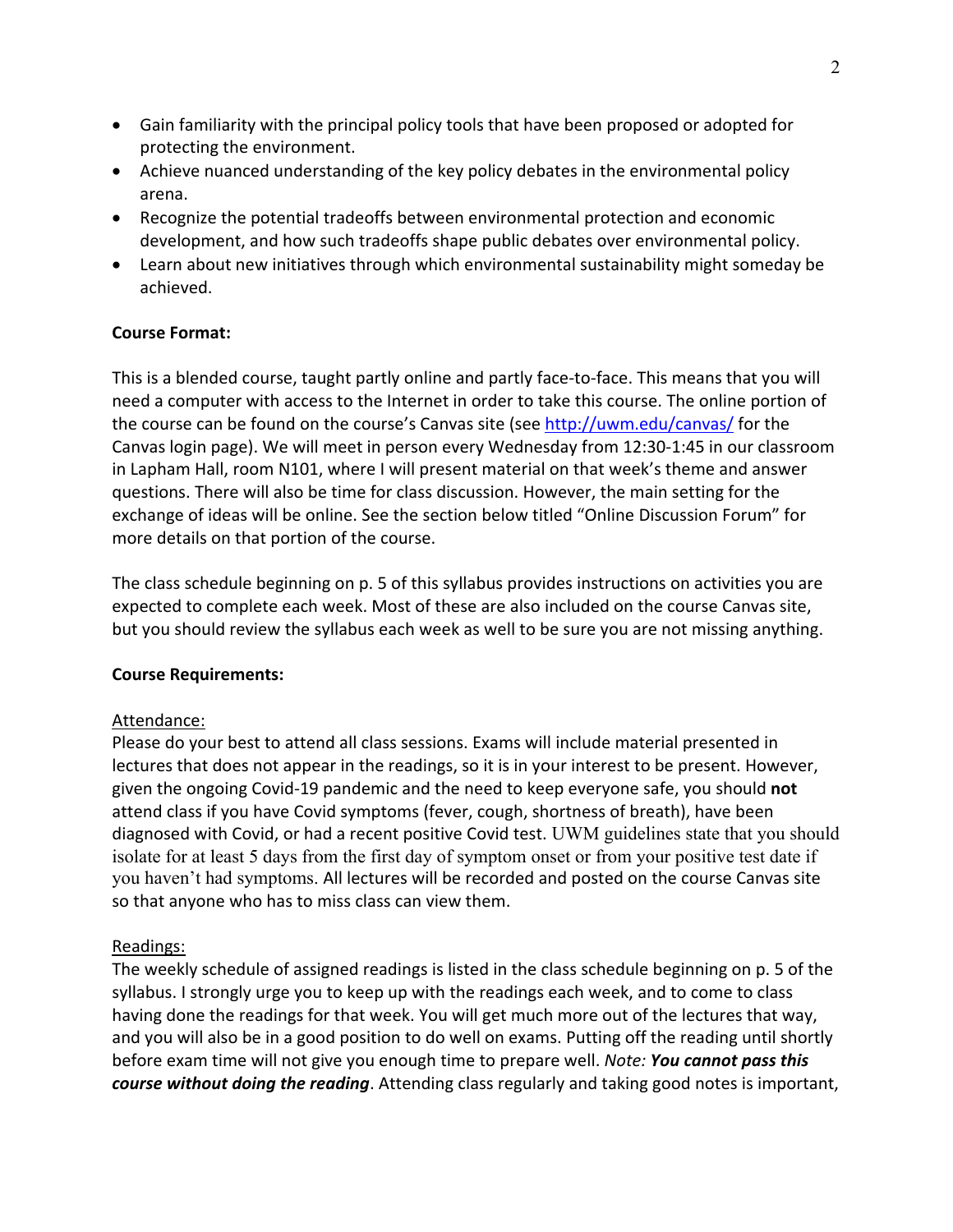but you must also carefully read the assigned material. Exam questions will test your knowledge of *both* the readings and lecture content.

## Online Discussion Forum:

An important component of this course is a short online writing assignment that you will be asked to complete most weeks. As you can imagine, there is a lot of room for discussion and debate in the field of environmental politics. One advantage of a course that is taught partly online is that it allows us to have "virtual" discussions with one another in which every class member has the opportunity to participate. Each of you has been assigned randomly to a discussion group of roughly 7‐8 members. Each week, with the exception of those weeks when there is an exam, I will post a question for discussion that you will be asked to consider and respond to. Discussion posts should be somewhere between 250‐300 words in length. Each post will be worth 3 points. In addition, you will receive 1 point for introducing yourselves to your discussion group the first week of the course.

**Note:** There are a total of 10 discussion forum assignments, not including your 1‐point introduction. **You need to complete 8 of the 10 assignments to receive full credit.** You can choose any 8 assignments that you like. You do not need to let me know which 2 assignments you have decided not to complete. You will not receive extra credit if you complete more than 8 assignments.

## Exams:

There will be three exams for the course, each worth 25 points. They will consist of 6 essay questions, of which you will be asked to answer 5. Exams will not be cumulative; the second and third exams will test you only on material covered since the previous exam.

## Expected Time Commitment:

This is a three‐credit course. It is expected that on a weekly basis, students will devote roughly 3 hours of time for each credit hour they take. This course meets for 1.25 hours each week. Students should plan to spend an additional 7‐8 hours weekly on reading, online discussion assignments, and preparation for exams.

## Course Grade:

Your final grade for the class will be calculated as follows:

| Discussion posts: | 25 points  |
|-------------------|------------|
| Exam $1$ :        | 25 points  |
| Exam $2:$         | 25 points  |
| Exam 3:           | 25 points  |
| Total:            | 100 points |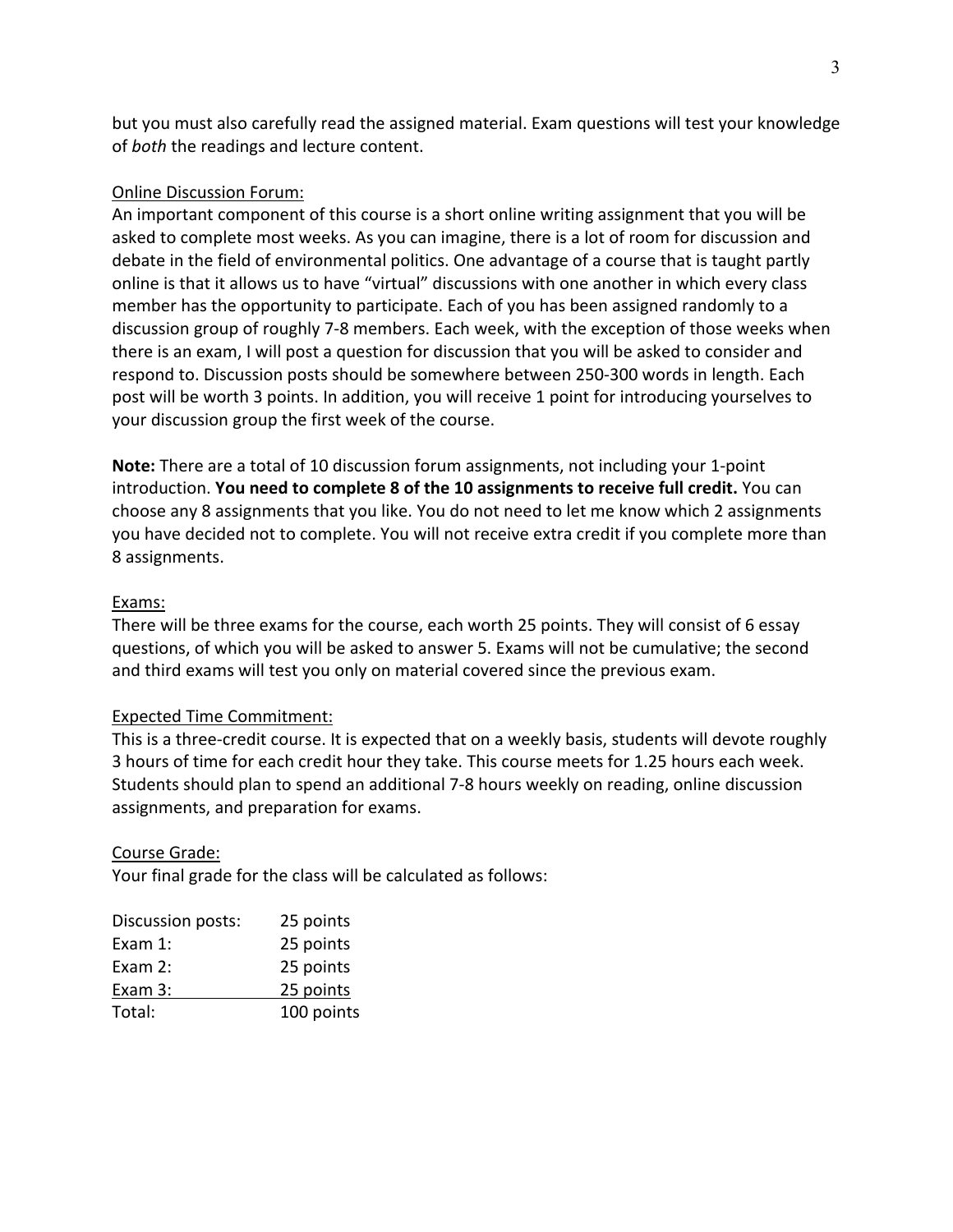#### Grading Scale:

| 100-93    | A  | 77-73     | C. |
|-----------|----|-----------|----|
| $92 - 90$ | А- | 72-70     | C- |
| 89-88     | B+ | 69-68     | D+ |
| $87 - 83$ | B  | 67-63     | D  |
| 82-80     | B- | $62 - 60$ | D- |
| 79-78     | C+ | $59-0$    | F  |

#### **Required Books:**

Norman J. Vig, Michael E. Kraft, and Barry G. Rabe, *Environmental Policy: New Directions for the Twenty‐First Century*, eleventh edition (Los Angeles: Sage, 2022). ISBN 978‐1‐5443‐7801‐5. Price: \$55.58 new.

Andrew Guzman, *Overheated: The Human Cost of Climate Change* (New York: Oxford University Press, 2013). ISBN 978‐0‐19‐936072‐7. Price: \$20.95 new.

James Gustave Speth, *The Bridge at the Edge of the World: Capitalism, the Environment, and Crossing from Crisis to Sustainability* (New Haven: Yale University Press, 2008). ISBN 978‐0‐300‐ 15115‐2. Price: \$13.35 new.

Full text versions of all other readings in the syllabus can be found on the course Canvas site.

#### **Important Information about UWM Covid‐19 Safety Protocols:**

UWM currently requires masking in all indoor spaces, including classrooms. As long as this requirement is in effect, we will all need to wear masks during class sessions. Please be sure to wear a mask that covers your nose as well as your mouth, and do not let it slip below your nose while you are in class, especially while you are talking.

The best way to keep everyone safe is for everyone to be vaccinated. If you haven't already done so, I strongly encourage you to get vaccinated—for your own protection as well as that of others. UWM requires that all students who are not vaccinated be tested for Covid on a weekly basis. Information about on-campus testing, the UWM vaccination clinic, and other Covidrelated services and resources can be found here: https://uwm.edu/coronavirus/.

Please get tested as soon as possible if you develop Covid symptoms. If you test positive you should complete this Dean of Students office form. By doing so you will get information on resources and help UWM identify people you may have come into contact with on campus, including members of this class. Be sure to seek medical attention if your symptoms become worrisome.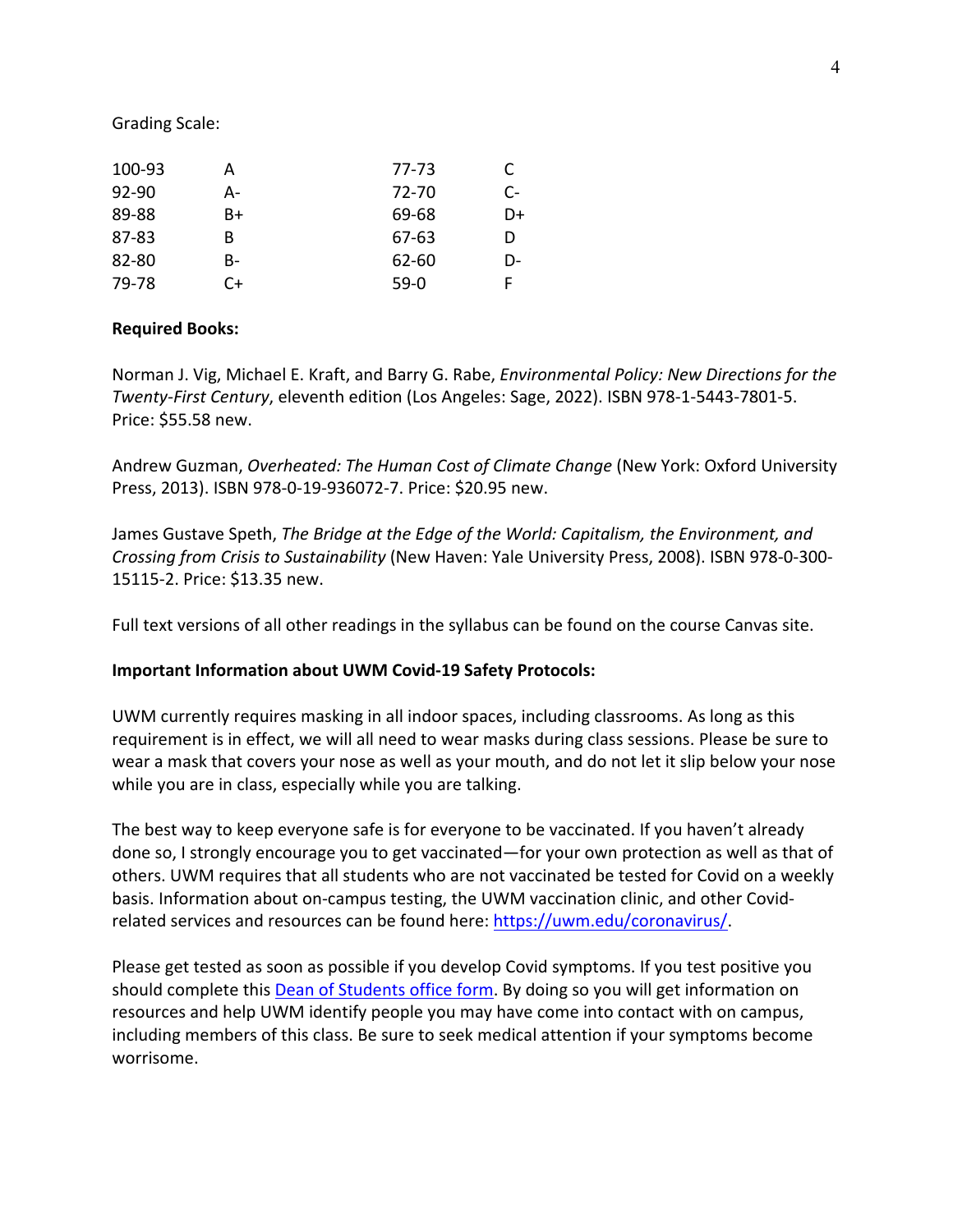I am committed to working with each of you to give you the flexibility that you may need in the event you are affected in any way by the pandemic. What I ask of you is that you keep me informed if your studies have been or are likely to be disrupted. Under such circumstances, I will work with you to develop a plan to allow you to stay on track and complete the semester. However, I can only do that if you alert me to any challenges you are experiencing, so please do your best to keep me informed.

# **Other Important Information:**

# Academic Honesty:

Cheating of any kind, including plagiarism or use of unauthorized material during exams, will not be tolerated in this course. Anyone caught cheating will be reported to the appropriate campus authorities. Penalties range from reprimands to expulsions. See https://www4.uwm.edu/dos/conduct/academic‐misconduct.cfm.

# Special Accommodations:

Students with disabilities requiring special accommodations should provide me with a VISA form, which can be obtained at the Accessibility Resource Center (Mitchell 112). I will work with you to be sure that appropriate accommodations are provided. For information on the Accessibility Resource Center see http://uwm.edu/arc/.

# Military Duty:

Students called to active duty military service during the semester should contact me for accommodation. For more information on the university's policies see http://www4.uwm.edu/academics/military.cfm.

# Other University Policies:

For information about university policies regarding discriminatory conduct, grade appeals, religious observances, incompletes, and other issues see http://www4.uwm.edu/secu/news\_events/upload/Syllabus‐Links.pdf.

# **Class Schedule**

# **Part I: Conceptualizing Environmental Politics**

Week of Jan 24: Course Overview; Introduction to Environmental Politics

Most people agree that the environment should be protected in some way, but there is vast disagreement about the form that environmental protection should take and how big environmental problems are. What are some of the key perspectives on these kinds of questions?

Readings:

• Speth, Introduction and chapter 1.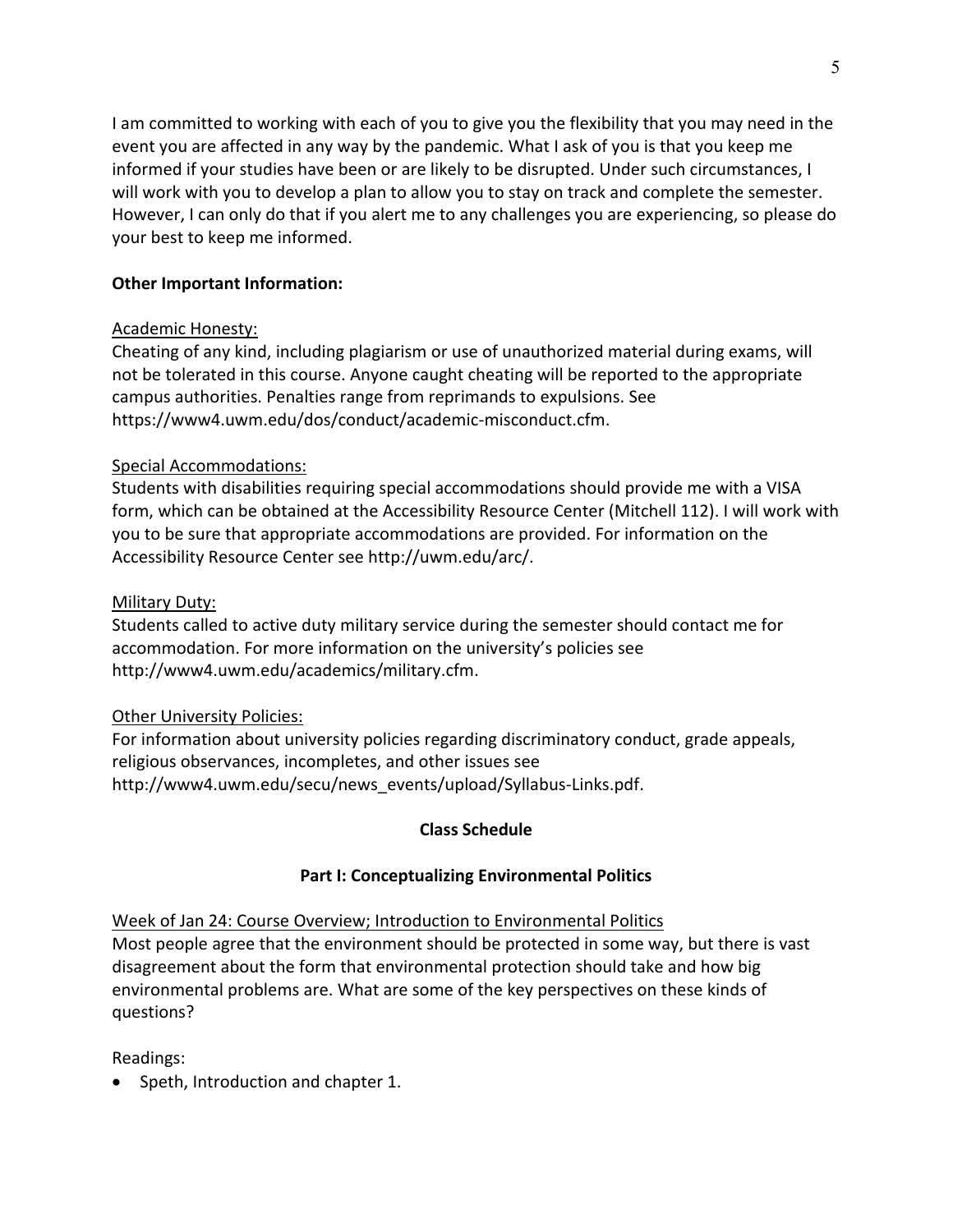Other activities:

**This week's discussion post due Sunday, January 30.** 

## Week of Jan 31: History of the Environmental Movement

The modern-day environmental movement is generally seen as dating back to the first Earth Day celebration in April 1970. It has come a long way since then. How has the environmental movement evolved since 1970? Has it grown more or less influential over time?

Readings:

- Vig, Kraft, and Rabe, chapter 1
- Judith Layzer, *The Environmental Case: Translating Values into Policy*, chapter 2.

Other activities:

**This week's discussion post due Sunday, February 6.**

## Week of Feb 7: The Policy Process

Political scientists argue that major policy change requires three conditions: the issue must be salient enough to attract the attention of policymakers, a viable policy solution must be proposed, and political conditions must be conducive to change. In what ways does this model of change help us understand how environmental policymaking has evolved over time?

## Readings:

- Walter A. Rosenbaum, *Environmental Politics and Policy*, ninth edition, chapter 2.
- Judith Layzer, *The Environmental Case*, chapter 1.

Other activities:

**This week's discussion post due Sunday, February 13.**

# Week of Feb 14: The Players: Nongovernmental Groups

Many modern‐day environmental organizations are well‐funded, sophisticated political pressure groups run by well‐paid executives. By some accounts, they have "turned tame, corporate, and compromising." Has the environmental movement strayed too far from its grassroots origins?

Readings:

- Speth, chapter 3.
- Naomi Klein, *This Changes Everything: Capitalism vs. the Climate*, chapter 6.
- Douglas Bevington, *The Rebirth of Environmentalism: Grassroots Activism from the Spotted Owl to the Polar Bear*, chapter 2.

Other activities:

**This week's discussion post due Sunday, February 20.**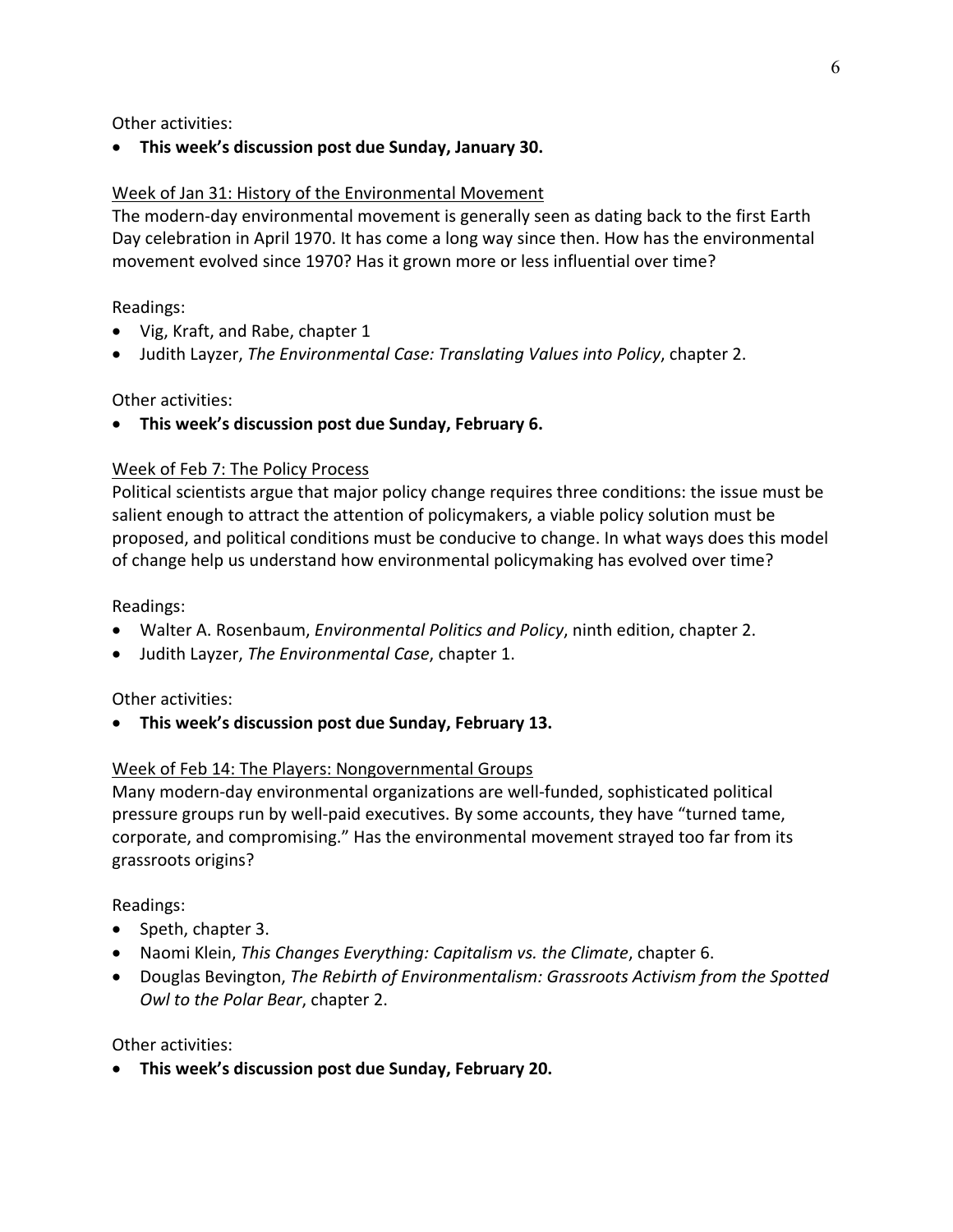# Week of Feb 21: The Players: Government Institutions

Major environmental policy decisions such as new environmental laws typically require cooperative efforts between the executive and legislative branches of government. Yet with partisan divides becoming increasingly rigid, cooperation in recent years is more the exception than the rule. How has environmental policy developed in this atmosphere of Congressional gridlock?

Readings:

● Vig, Kraft, and Rabe, chapters 4-6.

Other Activities:

- **Exam 1 must be taken Thursday, February 24 between 8:00 am and 11:00 pm.** The exam can be found on the course Canvas site under the heading "Quizzes."
- No discussion post this week.

# **Part II: Politics, Markets, and the Environment**

# Week of Feb 28: Capitalism and the Environment

We live in a society driven by consumption, where advertisements constantly remind us that what we have is not good enough, that we need to buy more. Capitalism functions only to the extent that we consume more than we need. But can our "throwaway culture" be reconciled with environmental sustainability? Are capitalism and sustainability compatible?

Readings:

 $\bullet$  Speth, chapters 2, 4, 7.

Other activities:

**This week's discussion post due Sunday, March 6.**

# Week of March 7: Regulation vs. Collaboration and Market‐based Solutions

For decades, efforts to protect the environment took the form of "command and control" regulations, enforced under penalty of law. More recently, "cap and trade" legislation and other market‐based initiatives have tried to incentivize pollution control efforts, using market mechanisms to encourage clean production. But can it work?

Readings:

- Marc Allen Eisner, *Governing the Environment: The Transformation of Environmental Regulation*, chapter 6.
- Vig, Kraft, and Rabe, chapter 10.

Other activities:

**This week's discussion post due Sunday, March 13.**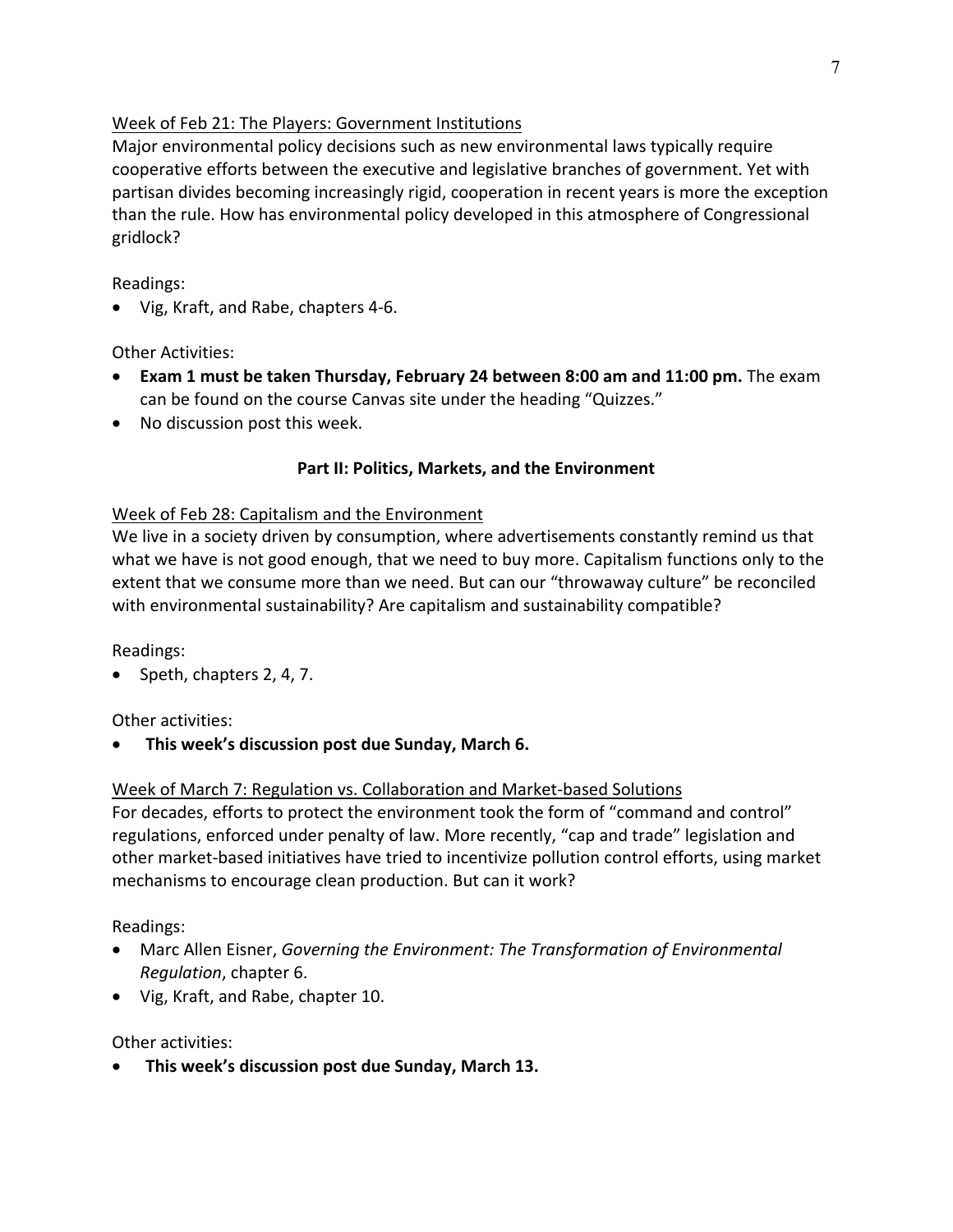# Week of March 14: Beyond Jobs vs. the Environment

The most common criticism of environmental policies is that they hurt the economy by increasing production costs. Yet some insist that such claims are exaggerated, and that moving to a "green economy" has potential for significant job creation. Who is right? Is it possible to move beyond the jobs vs. the environment divide?

# Readings:

- Cary Coglianese, Adam Finkel, and Christopher Carrigan, *Does Regulation Kill Jobs?*, chap 1.
- David J. Hess, *Good Green Jobs in a Global Economy: Making and Keeping New Industries in the United States*, chapter 2.
- Vig, Kraft, and Rabe, chapter 14.

# Other activities:

No discussion post this week.

# Week of March 21: Spring Break!

No assignment.

# **Part III: Contemporary Debates in Environmental Politics**

# Week of March 28: The Politics of Climate Change I

By most accounts, no environmental issue is more pressing than global climate change. Climate scientists are virtually unanimous in arguing that climate change is happening and that it is caused by humans. Inaction now will lead to catastrophic consequences in the future, yet political leaders around the world have been slow to act. Why is meaningful government action on climate change so difficult to achieve?

# Readings:

● Guzman, chapters 1-3.

# Other activities:

**This week's discussion post due Sunday, April 3.**

# Week of April 4: The Politics of Climate Change II

Efforts to achieve international agreement on reduction of greenhouse gases to slow global warming began more than two decades ago, culminating in the 2015 Paris Climate Accord. Yet even supporters of this agreement admit that it does not go far enough. What are the prospects for additional, more aggressive steps to curb the emission of greenhouse gases?

# Readings:

Guzman, chapters 4‐6.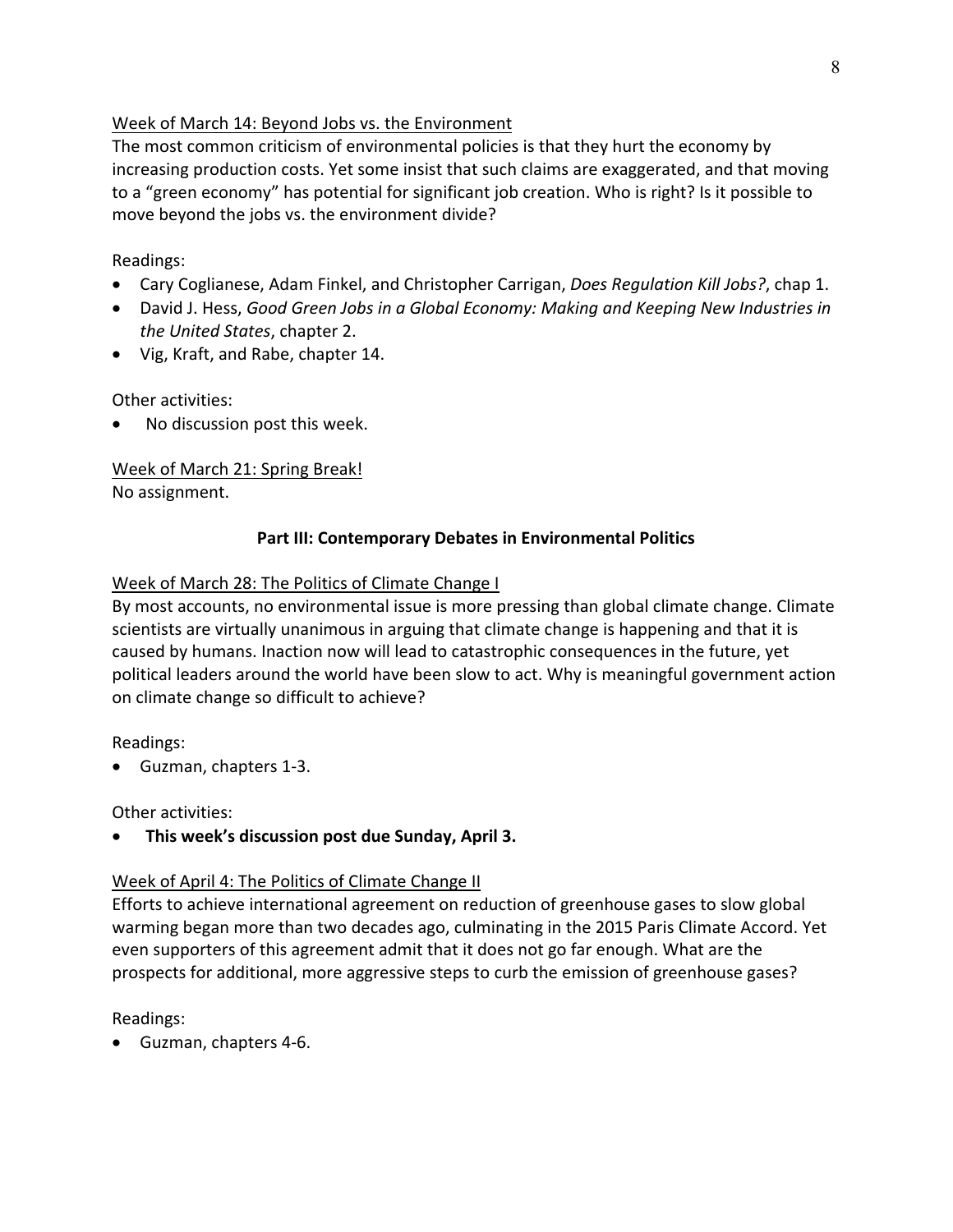## Other Activities:

**This week's discussion post due Sunday, April 10.** 

## Week of April 11: The Politics of Climate Change III

Due to an out of town conference that I must attend, there will be no in-person class this week. Instead, please watch the documentary film *Before the Flood*, narrated by Leonardo DiCaprio. A direct link to the film is on the Canvas site for this week.

## Readings:

- Guzman, chapter 7.
- Vig, Kraft, and Rabe, chapter 12.
- *New York Times*, "A Climate Deal, 6 Fateful Years in the Making," Dec. 14, 2015.

## Other activities:

- **Exam 2 must be taken Thursday, April 14 between 8:00 am and 11:00 pm.** The exam can be found on the course Canvas site under the heading "Quizzes."
- No discussion post this week**.**

## Week of April 18: The Environment and the Developing World

Developing countries present particular problems for environmental protection. Countries facing widespread poverty and joblessness often view safeguarding the environment as secondary to economic growth. Their development efforts are typically fueled by the cheapest (and often most dirty) energy available, adding to global carbon emissions. Can these economies be reoriented around greener energy solutions? If so, at what cost?

## Readings:

- Vig, Kraft, and Rabe, chapter 13.
- Kelly Sims Gallagher and Joanna I. Lewis, "China's Quest for a Green Economy."

## Other activities:

**This week's discussion post due Sunday, April 24.**

## Week of April 25: Environmental Justice

Research shows that toxic waste facilities and other environmental hazards are located disproportionately in or near low‐income and minority communities. Growing awareness of this fact led to the creation of an environmental justice movement to address environmental inequities. How has this movement fared over time?

## Readings

- Luke W. Cole and Sheila R. Foster, *From the Ground Up: Environmental Racism and the Rise of the Environmental Justice Movement*, preface, introduction, chapter 1.
- Robert D. Bullard, *Dumping in Dixie: Race, Class, and Environmental Quality*, chapter 1.